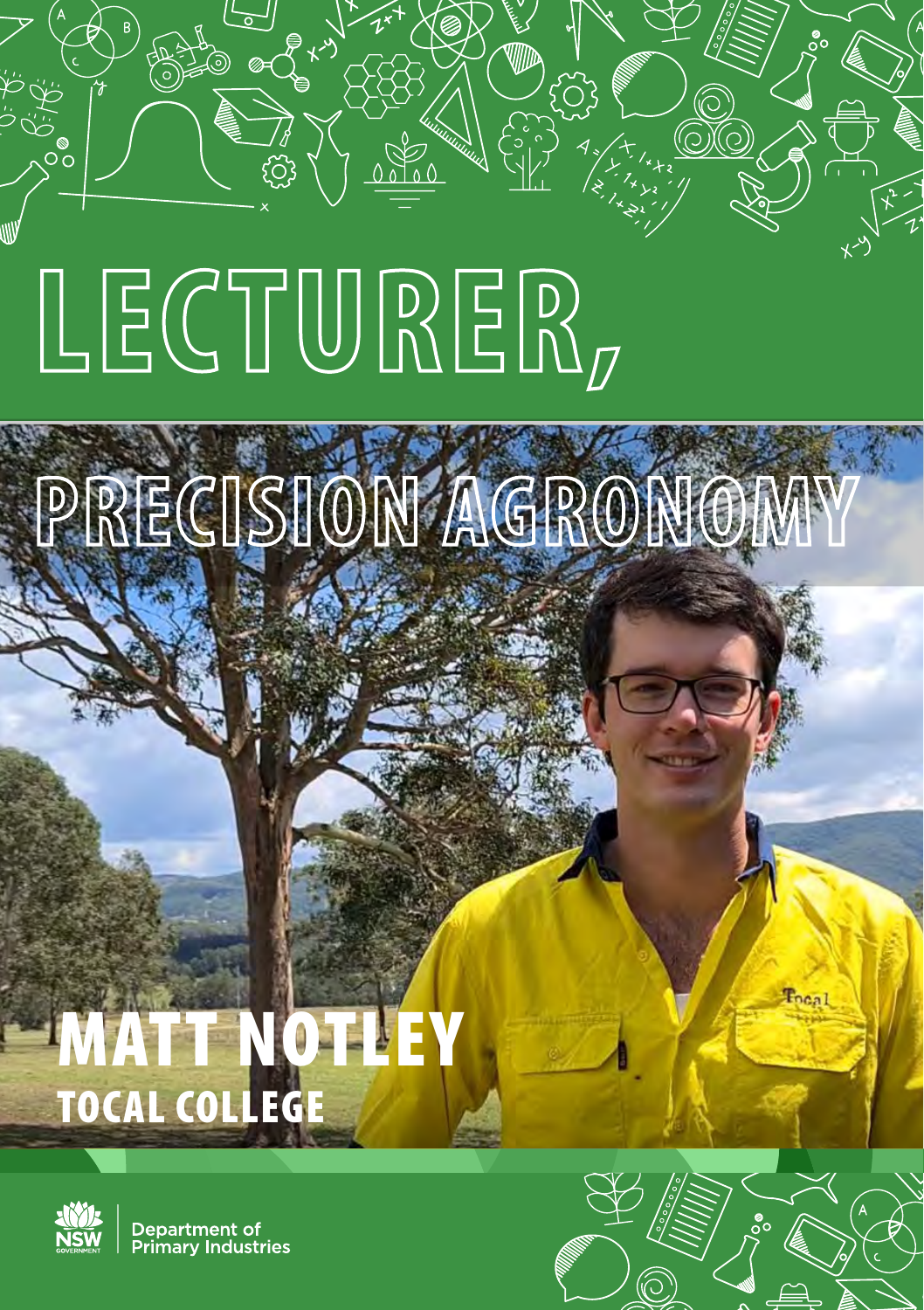### **PURPOSE OF YOUR ROLE**

The major purpose of my role is to stay current on production technology to investigate the practical application and management impacts and then design courses around that. So I teach at three levels within the College; I am involved with the youth education program on campus, adult education online and I also run external courses across New South Wales with farmer groups.

#### **How does that help build stronger primary industries?**

The Department is all about stronger primary industries and building resilience, technology is going to have a big part to play in that in the future, especially in aiding management decisions. By using data, sensors and automating fairly mundane, labour intensive roles we can make more efficient, more productive and more profitable systems in our primary industries sector.

#### **A TYPICAL DAY IN YOUR ROLE**

I am still studying so I do one or two hours of study before coming to work and I start work anywhere from 7 to 9am depending on what we've got on. During the work day I could be working with students, presenting lectures or doing practical activities, I could be in the central west of New South Wales hosting a grower group or running a webinar, I could be monitoring our paddock trials, or I could be marking online Diploma students. There is a lot of variety in this role!

#### **PERSONAL ATTRIBUTES THAT ARE USEFUL IN THIS ROLE?**

- Communication and getting along with people, you meet a lot of different people and it is important to be able to connect with them all.
- $\blacksquare$  Being able to read and understand information is definitely a key part of my role, and being able to see the potential for implmentation of new ideas and technology.
- Being involved in a range of programs requires good organisational skills. From ensuring I have all the resources I need to run different courses in different locations to planning travel and even just time managament is really important.





#### **TRAINING / EDUCATION**

The Certificate IV in Training and Assessment allows us to train under the vocational framework which is what the College operates under. To deliver any of the units that we offer we need to have be competent in that unit. So my Ag qualifications cover a lot of those and then we have other relevant skills. It is also important to have experience in the industry and to stay up-to-date, different industries deliver updates and those are really useful.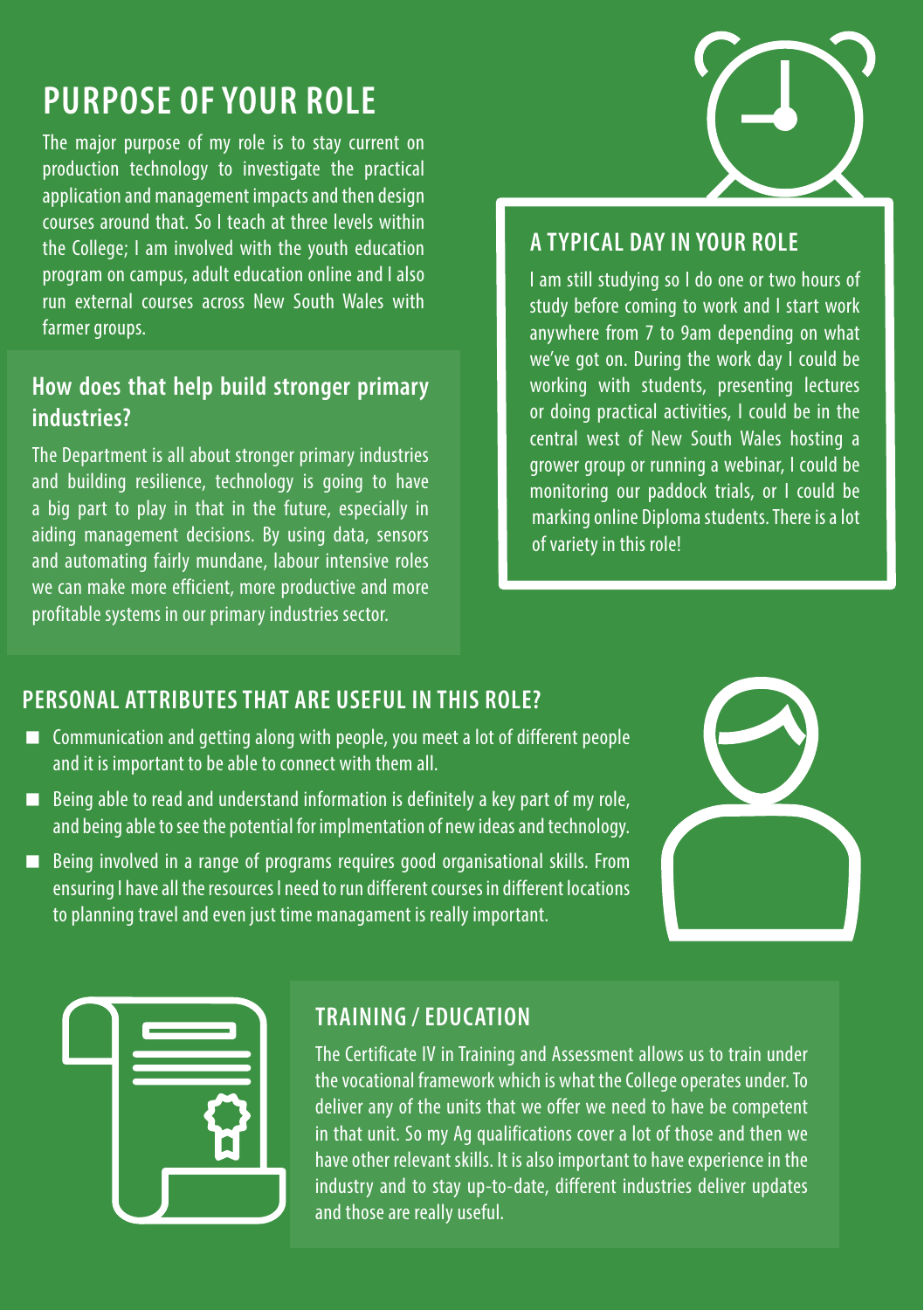#### *'Becoming more digitally aware and capable is going to become a really important skill set of agricultural workers. '*

#### **WHAT IMPACT DO YOU SEE TECHNOLOGY HAVING IN THIS FIELD IN THE NEXT 20 YEARS?**

We are going to see a lot of automation and a lot of telemetry and data driven management. We are seeing some now and it is only going to become more important. It's going to become very important that farmers and new entrants into the industry make sure they are aware of how these systems work and how they can implement them in their day-to-day jobs. Becoming more digitally aware and capable is going to become a really important skill set of agricultural workers.





Working with the students and some of the other staff that I get to work in with, we always collaborate really well and try and get productive outcomes that meet the needs of our students. It's rewarding seeing someone learn to do something more advanced, more efficient and with a more profitable outcome.

I often get approached about technology that is just not of benefit to the industry yet. I spend a lot of time with students and farmers breaking it down to work out if there is a practical application on farm. Farming is changing so rapidly though, it may not be useful now but it could be with a few more years development.

#### **DOES CREATIVITY PLAY A PART IN THIS ROLE?**

We're constantly looking for new and improved ideas, ways of getting information out, new technology that's out and how it can benefit the industry. It requires thinking outside of what is current practice.